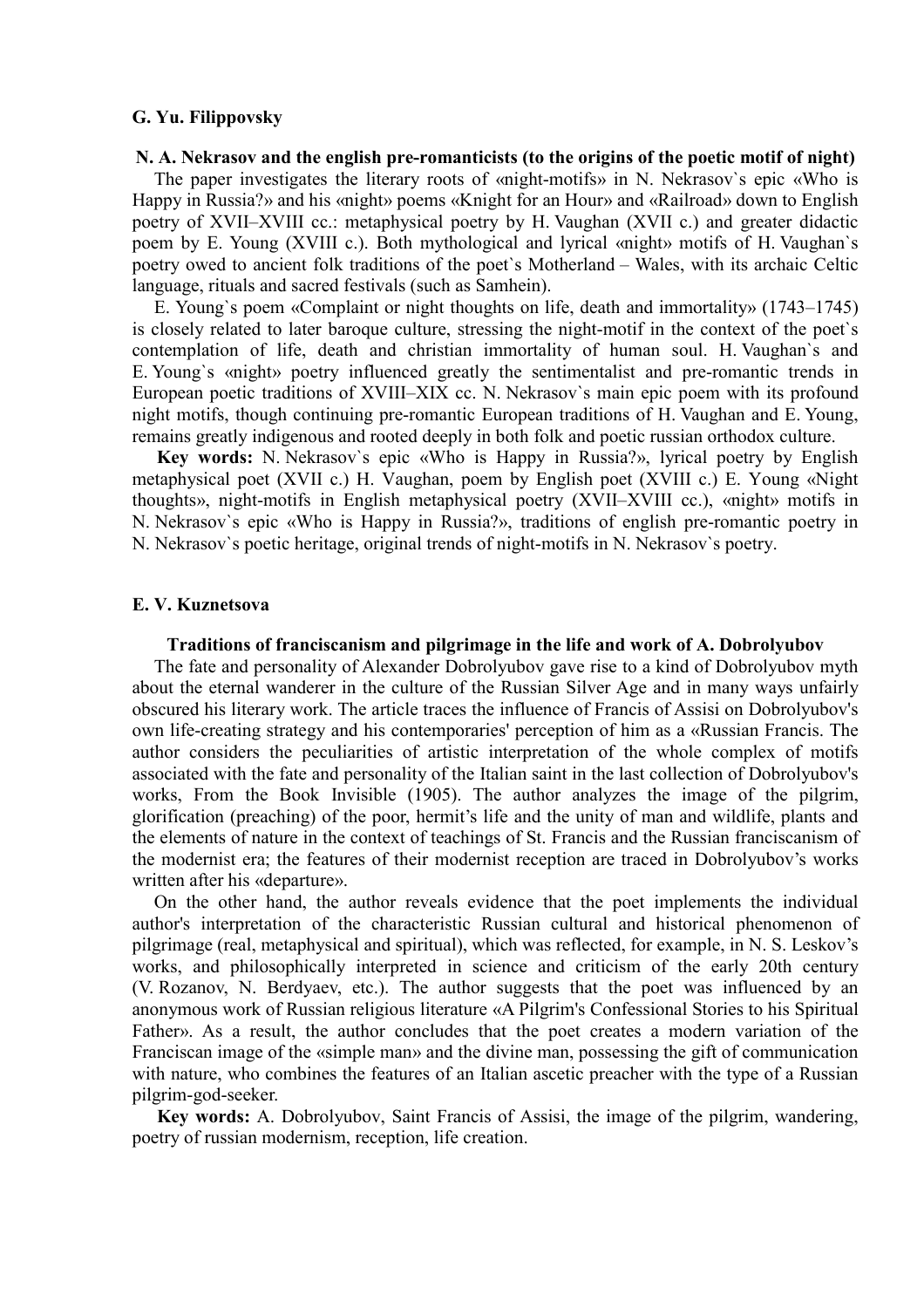### **K. V. Aksenov, D. A. Bagdasaryan**

#### **Unique information offers as a means of modern communication strategy**

The article is devoted to the issue of communication strategy in the mass media and PRdepartments in organizations of various orientations. The authors draw attention to the existing practice of similar, repetitive messages that fill the information space. This complicates the perception of information by the public and makes this process boring and uninteresting. As one way of solving the problem, it is proposed to focus on unique information offers in communications.

The authors believe that a wide potential audience is not aware of truly unique information offers of the mass media or PR departments of companies and organizations. A unique information offer is lost in the conditions of the growing tradition to consume news information from the social media feed, subscribing to a large number of public pages, unless these offers are made by popular and well-known companies.

For instance, the authors of the article study unique information offers made by the media service of a football club in March-June 2020 in the context of the coronavirus crisis and the absence of matches. This is one of the most popular Russian clubs, well-known even to those Russians who are not football fans. Moreover, the authors also examine the unique information offers of a beauty company, with some of them not directly related to their products. As a result, the authors suggest that it is worth advertising not only products on external resources, but also unique information offers directly.

**Key words:** communication strategy, communication technologies, information, journalism, mass media, PR, social media.

#### **D. N. Kuzmin, N. A. Kozhura, D. A. Smirnova**

# **Mass media discourse as an innovative means of representing the image of China in the british media language**

Nowadays, mass-media discourse is a common object of study in various research works.

This is connected with the fact that information and telecommunication technologies are developing at a fast pace. Mass media discourse is inseparable from society, that is, a large audience for whom information is transmitted in a simplified form.The media seeks to influence public consciousness through mass-media discourse, forming certain attitudes and values in the public mind. The aim of the study is to identify the main conceptual characteristics of China's image, as presented in the british mass media discourse. The research analyzes articles on political and economic issues about China published by the British media. By means of contextual, conceptual and semantic analysis the authors identify and describe such basic conceptual characteristics of China's image being formed in the British mass-media discourse, as China – a business partner of Great Britain, China – a threat to the global economy, China – a state with slowing down development. The first conceptual characteristic presents China as a state it is economically profitable to cooperate with. The second one, in turn, indicates that the state of its economy affects the situation in the world. As for the third characteristic, it describes China as a country with less progressive development. In addition, there is a semantic classification of the lexical units characterizing China, as well as a comparative analysis of the percentage of words and expressions used. These conceptual characteristics are expressed by such parts of speech as nouns, adjectives, verbs and adverbs, as well as by verb phrases. The words and expressions used fully describe Great Britain, confirming the accuracy of the highlighted characteristics.

**Key words**: mass media discourse; conceptual characteristics; China; Great Britain; lexical unit; semantics.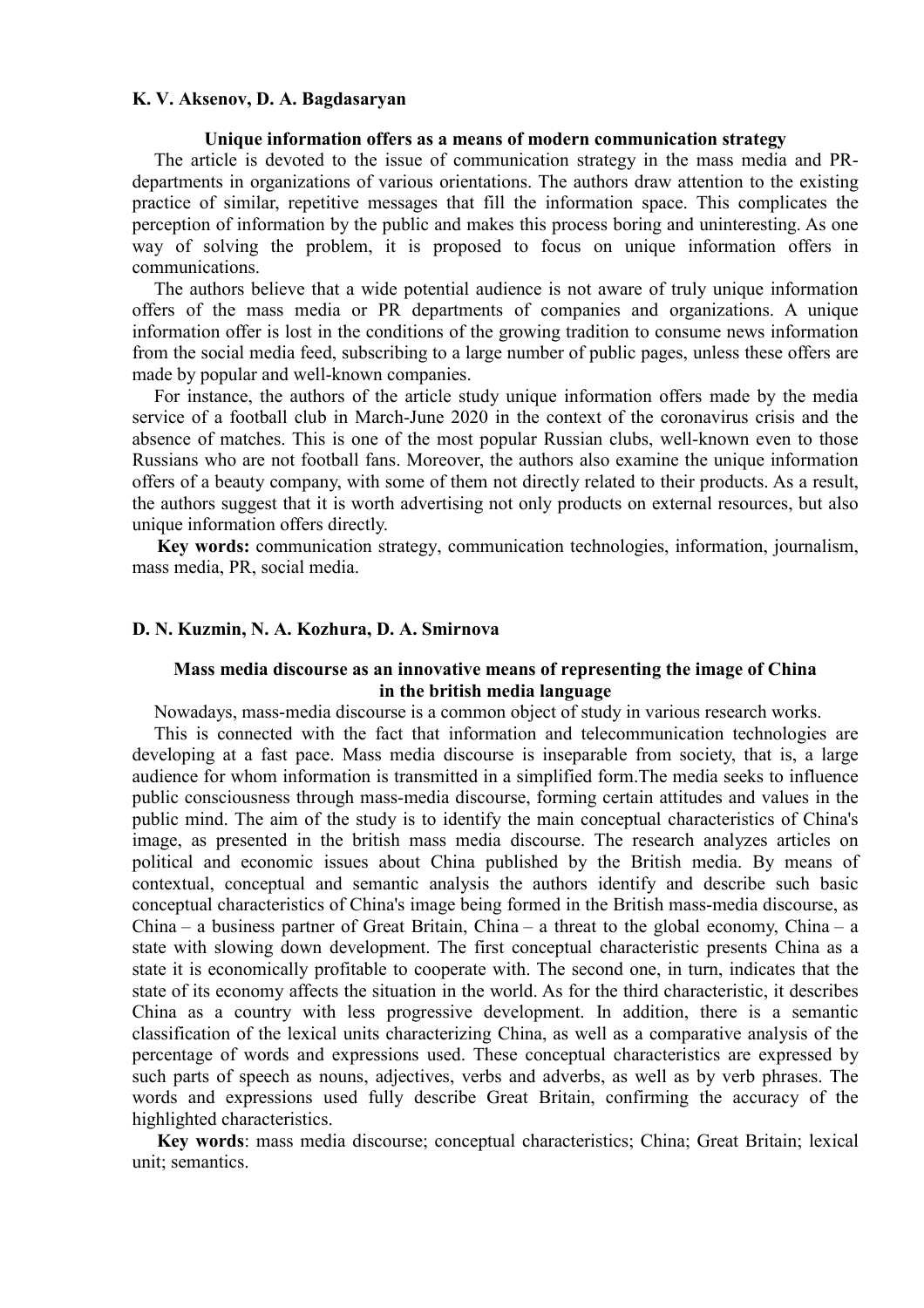### **E. S. Kuznetsov**

### **The evolution of clickbait: from a yellow press tool to the key Internet media technology**

The article examines the technology of click-bait headlines, which have become one of the main tools to attract the attention of the media audience, but the public opinion continues to regard them as an unacceptable tabloid technique. Most of the definitions of clickbait contain negative connotations and are not exactly what modern clickbait is. It has evolved significantly: it has become less formulaic, primitive and annoying to the audience, but it has retained its unique advantage of attracting clicks. It is a necessary technology for the media in today's unprecedentedly competitive information market. Throughout the history of the media there has been a competition for audiences and for the best way to attract attention: for example, in the 19th century, the press used the means of sensation, in the 20th century – expressive means on television. But never before has the manner of presenting material played such an important role as it does now. This can be explained by the transition of all traditional media to one competitive platform – the Internet. They all have to compete for audience's time with online media that only exist in e-format, as well as with professional bloggers and ordinary users who also produce content. Creative and appropriate clickbait is designed to help draw the consumer's attention to the information product. This is an effective method in a situation where the competition for consumers' time has reached an unprecedented level. The chances to get a large audience with a headline that does not stand out among others and does not arouse emotion are small. Thus, clickbait has become an integral part of the functioning of most media market participants.

**Key words:** Internet, Internet media, new media, headline, clickbait, attraction technologies, media trends, social networks.

# **I. Y. Tretiakova**

#### **Peculiarities of occasional substitution in phraseological units with a colour-component**

The article is devoted to occasional transformations of phraseological units in the modern Russian language. The relevance of the study is based on the attention of scientists to the problems of variability of language units in speech. The novelty of the study is based on insufficient knowledge about transformation capacity of idioms from various thematic, phraseological and semantic groups and fields. One of the groups unites idioms with the colourcomponent featuring semantic peculiarities, which determine specific transforming processes. The article studies transformations of phraseological units with the component *white* by means of substituting the component *white* by occasional components. Analyzing phraseological semantics, the author regards specific features of the colour-adjective both as a phraseological component and a free lexical unit. It is important to mention that color-words may function as a symbol. The article deals with idioms where a colour-component either represents meaningful semantic elements or conveys a symbolic meaning, or it is excluded from phraseological semantics. To define transformation peculiarities of idioms, the author analyzes component substitutions based on paradigmatic connections among colour-words and on their asystemic connections. The results of the research demonstrate dependence of transformation capacity on the degree a colour-component is involved in forming a phraseological meaning: the less a component participates in forming a phraseological meaning, the more possibilities for transformations are presented in speech and, thus, the higher transformation capacity is.

**Key words:** occasional phraseology, phraseological transformation, phraseological colourcomponent, symbols of colour definition, transformation capacity of a phraseological unit.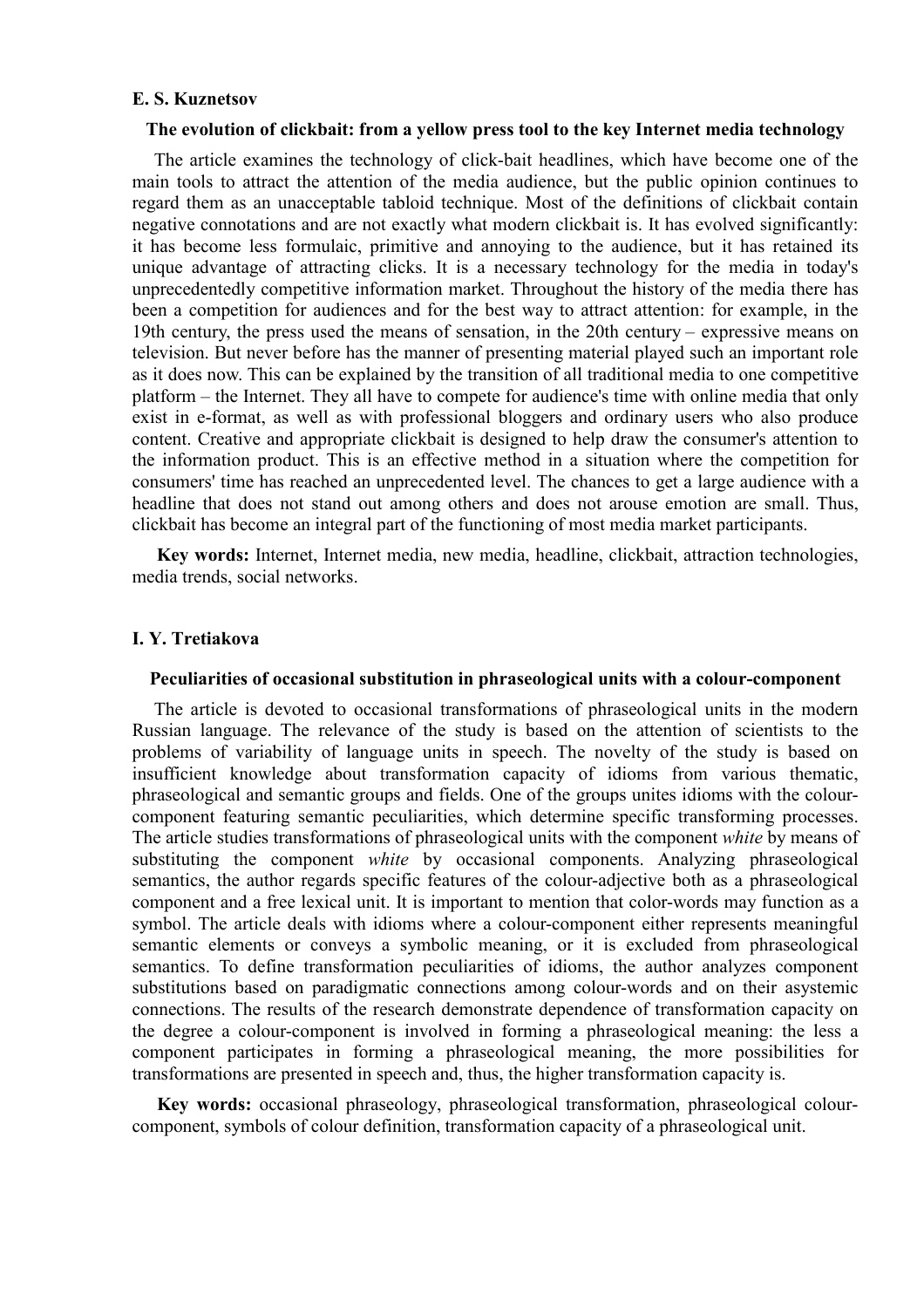#### **V. N. Stepanov, Y. N. Varfolomeeva**

#### **From subjective perspective to subjective text navigation**

This article considers description as a functional and semantic type of speech from the point of view of the receptive-pragmatic paradigm of research. The authors turn to pragmatic syntax in order to reconstruct the receptive space of the speech subject, their cognitive sphere based on pragmatically (connotatively) «charged» signs and to actualize the implicitly expressed meaning of the statement with their help. The methodological basis of the study is the referential analysis, which helps to reconstruct a set of initial situations (referential space), and contextual analysis, through which the pragmatic information and personal meanings belonging to the cognitive sphere of the speech subject (receptive space) are explicated. Special attention is paid to the triadic opposition «figure – micro-context – referential space» – «background – macro-context – receptive space». The conceptual triad «figure – micro-context – referential space» is related to the material world and its representations in the text, and in this respect belongs to the conceptual field of semantic syntax. On the contrary, the conceptual triad «background – macro-context – receptive space» enables to reconstruct the cognitive sphere of the speech subject and its representation in speech, in particular, the attitude of the speech subject to what they see, feel and think, how their ideas about the original (referent) situation develop, and refer to the material sphere and conceptual field of pragmatic syntax. This triadic opposition helps to consider the subjective navigation of the text as a modification of its subjective perspective. Subjective text navigation represents implicit (not clearly expressed) ways of orientation in the cognitive sphere of the speech subject and is designed to direct the reader's attention, their perception of different levels of explicitly and implicitly expressed meanings through pragmatic localizers of the speech subject's discourse intention.

**Key words:** semantics, pragmatics, subjective text perspective, subjective text navigation, referential situation, receptive space, semantic syntax, pragmatic syntax, figure, background.

# **E. A. Petrova**

#### **On intentionality of communication in terms of general cognitivity**

The article is devoted to the issues of cognitive linguistics, which studies language as a communication tool. The article postulates that cognitive linguistics is an approach to the analysis of natural language, which has as its main goal the study of language as a tool for organizing, processing and transmitting information. The author puts forward a point of view that it is fundamentally important for cognitive linguistics to analyze the conceptual base of linguistic categories, as well as certain mechanisms of information processing. The subject of the analysis in the article is the characteristic of the ratio of linguistic and cognitive modules. The purpose of the article is to analyze the correlation of linguistic and cognitive modules. The methodological basis of the study includes theoretical works on cognitive linguistics and philosophical theory of cognition, for which the priority is the study of language as a cognitive mechanism that contributes to encoding and transforming information. The emphasis is placed on the fact that language serves cognition, which is understood as both scientific and everyday comprehention of the world, realized in the processes of its conceptualization and categorization. Particular attention is paid to the analysis of verbal and non-verbal communication using the example of mental representations formed in childhood. The results of the analysis underline the ambiguous interpretation of the problem, revealing the mechanism of perception and generation of speech. A conclusion is made that communication can be divided into intentional and nonintentional. Evidence was found that the information transmission can be carried out without intention, i.e., not all information can be intentional.

**Key words:** cognitive linguistics, cognition, cognitive module, language module, intentional, non-intentional, communication.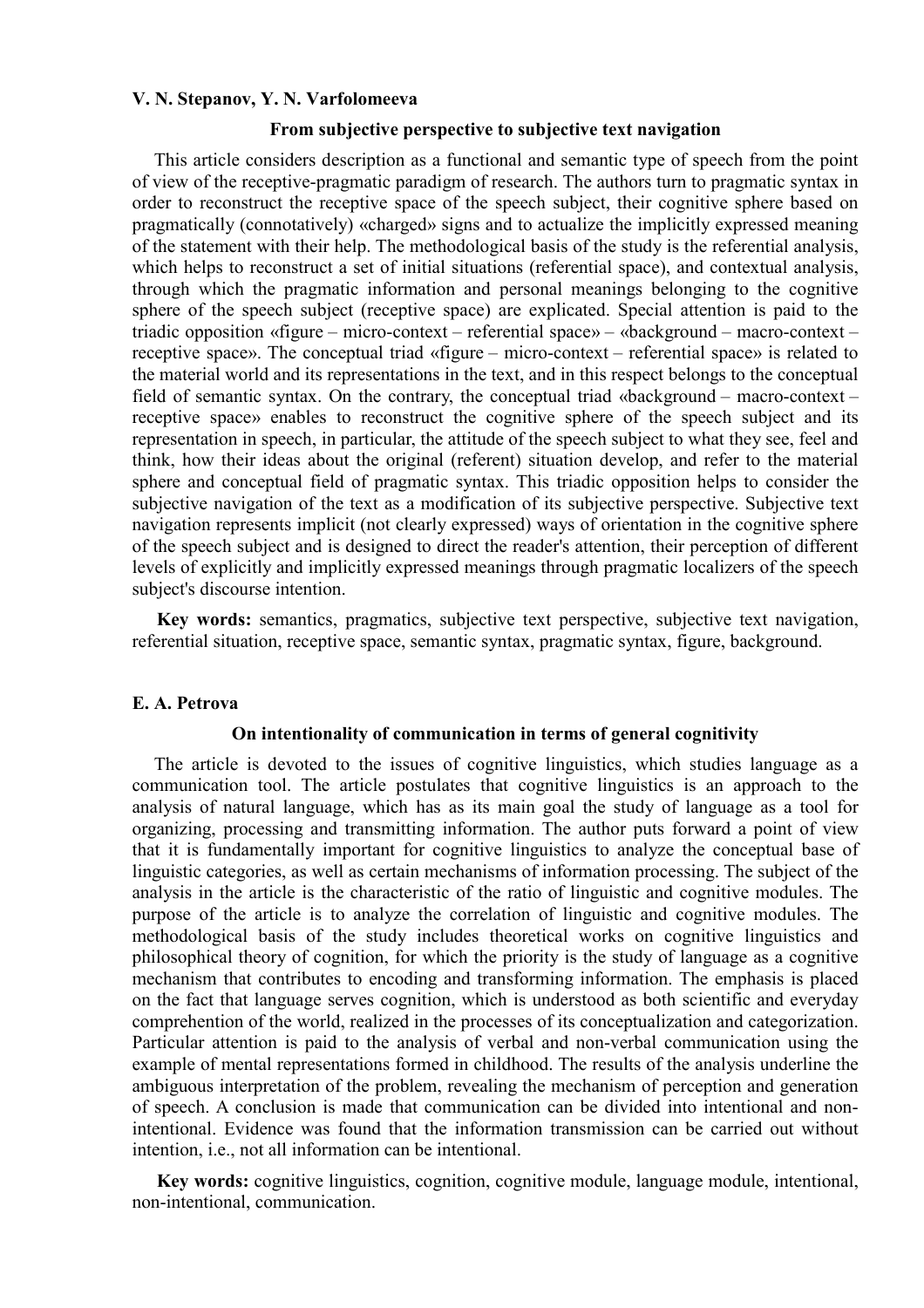# **V. V. Shigurov, T. A. Shigurova**

# **Indexing degrees of adverbialization and modalization of such word forms as «truth», «fact»**

# **in the function of modal circumstance**

The purpose of the study is to analyze the degrees of transposition of substantive word forms into the inter-parts-of-speech semantic-syntactic category of introductory-modal units in the context of combined modalization and adverbialization. The relevance of the work is due to the ever-increasing influence of the subjective-modal factor in the language, the need to study syncretic structures that make it possible to comprehensively assess the content and form of what is communicated. The novelty of the approach lies in the use of the method of indexing the degrees of linguistic units transposition, which makes it possible to minimize the factor of subjectivity in assessing transitional phenomena. The work also used general scientific and general linguistic, special methods of the analysis (comparison, generalization; descriptive method, oppositional analysis; elements of component, distributive and transformational analysis). The focus is on word forms such as «truth» and «fact», demonstrating in the function of modal circumstances a different degree of convergence with interacting nouns, adverbs and introductory modal words in their structure. A study of the degrees of their adverbialization and modalization has shown that such formations synthesize differential characteristics of nouns, adverbs and introductory-modal units in various proportions and combinatorics. Used interpositively in the syncretic context of adverbialization and modalization, syncretes of the «truth» type show 17 % compliance of their differential features with the features of the original noun, 89 % compliance with the features of adverbs in the function of a modal circumstance ("really") and 20 % compliance with the features of nuclear from adjective introductory-modal units («of course»). The results of the study can be used in the further research into the facts of transitivity and syncretism in the system of parts of speech and inter-parts-of-speech divisions of introductory modal words and predicatives using the indexing method.

**Key words:** Russian, grammar, transposition, noun, adverb, introductory-modal word, indexing.

# **O. V. Lukin**

# **Admiral Shishkov, general Akhverdov, major Shchulepnikov and «Russian Grammar» by J. S. Vater**

The article is devoted to the history of writing «Russian Grammar» by the famous German linguist J. S. Vater. It analyzes the peculiarities of his scientific activity and the prerequisites for the appearance of his Russian Grammar from the standpoint of narrative linguistic historiography. Modern narrative linguistic historiography pays particular attention to the periods right before the appearance of new linguistic paradigms. Such was the period of the late 18th and early 19th centuries, when the main experts on the Russian language in the Russian Empire, for various reasons, were Germans, and Russian grammars written by German authors became the most common Russian language textbooks.J. S. Vater is known in the history of linguistics not only as a disciple and successor of J. C. Adelung, but also as one of the founders of Slavic studies, the author of «Practical Grammar of the Russian Language» and «The Book for Reading in the Russian Language». The appearance of J. S. Vater's works was associated with such Russian military and political figures as A. S. Shishkov, N. I. Akhverdov and M. S. Schulepnikov, who also contributed to the development of Russian culture and Russian linguistics, as well as with his teacher's nephew F. P. Adelung. J. S. Vater published his very first grammar of the Russian language in 1808 in Leipzig. In this work, he relied on the «Russian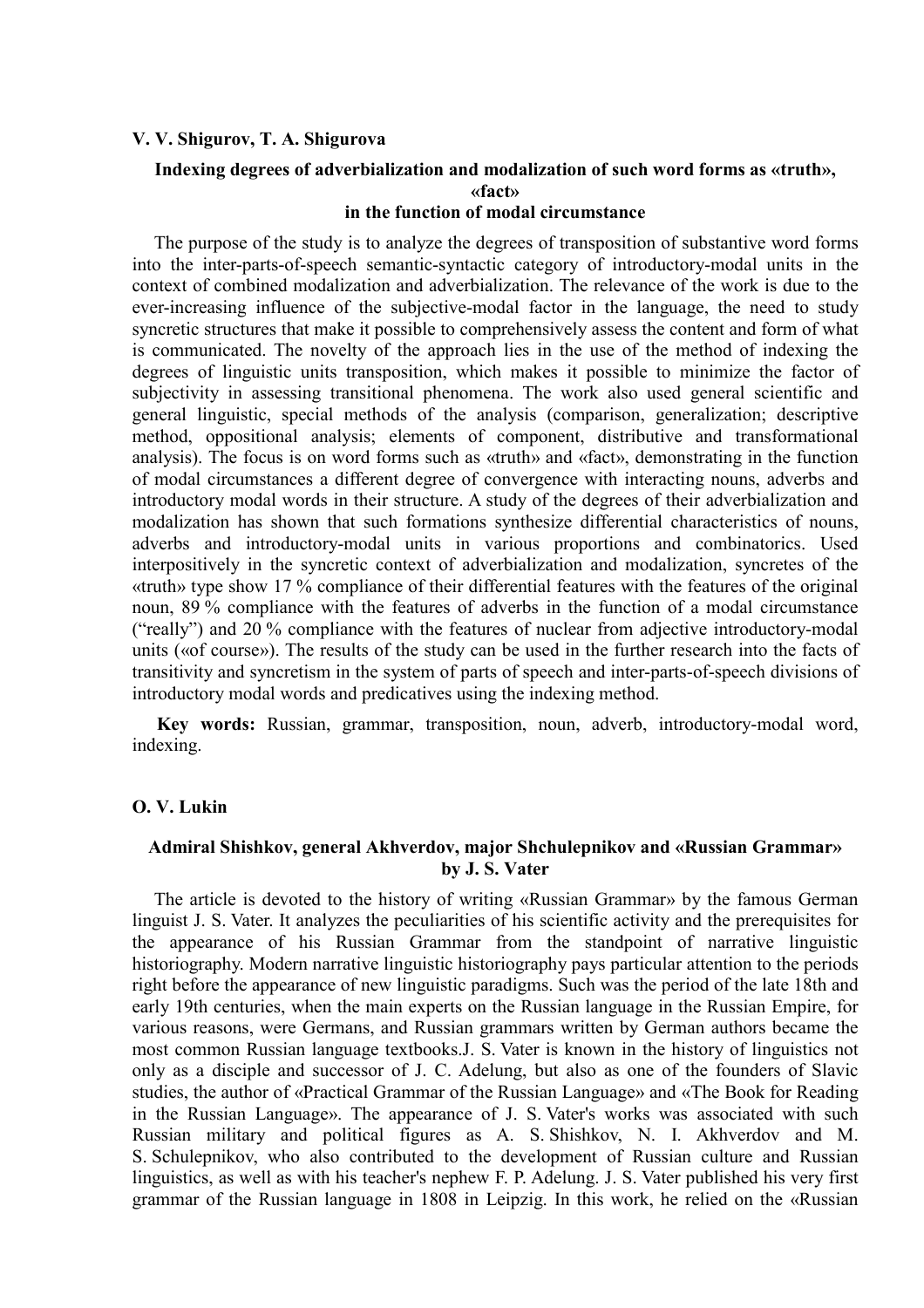grammar for Germans» published in Moscow in 1789 by J. Heym, professor of the Faculty of Linguistics at Moscow University.

**Key words:** narrative linguistic historiography, grammar of the russian language, J. S. Vater, J. Heym, A. S. Shishkov, N. I. Akhverdov, F. P. Adelung, M. S. Shchulepnikov.

# **V. N. Babayan**

# **On the principal psycholinguistic characteristics of a tertiary speech dialogical discourse with its active and passive participants**

A silent bystander as a passive third participant in a two-person talk is presented and studied in the given article. The article studies the silent bystander's significant role in a triadic dialogue, discovers psycholinguistic characteristics of a dialogue as a kind of tertiary speech including a silent bystander as a third person whose presence influences both the speakers. The author of the article classifies this silent bystander as an explicit and implicit silent bystander. The silent third person's – silent bystander's – presence in the speech situation has a specific influence on the speakers' speech behaviour – both verbal and non-verbal – thus forming a special type of a dialogue, a triadic one. Both the speakers explicitly consider the silent bystander's presence and it naturally affects the form as well as the content of their dialogical discourse, thus, enabling the researcher to include the silent bystander in the given communication act. The main criteria of relationship between the both speakers and the silent bystander are presented in the article. The thorough dialogues analysis brought to identifying sixteen types of triads with a wide range of silent bystander's role. The chart showing the correspondence between the both speakers' words and the bystander's reaction to them is also given in the article under consideration.

**Key words:** tertiary speech, dialogue, triad, triadic dialogue, silent bystander (explicit as well as implicit), two active and a passive tertiary speech participants.

# **A. A. Shteba**

#### **The problem of «inaccurate words» (on the example of mixed emotions)**

The article deals with the problem of «inaccurate words» using the example of the language categorization of mixed emotions, which is understood as a means of expressing emotions, in which two or more categories of emotional experiences are combined into a single whole. This term proposed by K. A. Dolinin correlates with the semantic phenomena of desemantization and deverbalization, which simultaneously represent the simplification and complication of the codified language system, the «loosening» of conventional semantic content of words, and the introduction of additional semantic components into semantics. The article postulates that the emotional and semantic component of any word is limitless, which determines the constant semantic development of the word depending on the communicative situation, the goals of communication, the communicative intention of the speaker, etc. The fundamental inexpressibility of emotional experiences represents the potency of the system development. The summative concept of a mixed emotion, in which the sum is greater than its parts, is a pronounced inexpressibility, when, with a linearly constructed enumeration of the components of a mixed emotion, its emotional and semantic component remains undefined, since there are no means of conventional expression of this type of emotion in the language. The author establishes an interparadigmal connection of mixed emotions with alexithymia, i.e. the impossibility or difficulty of verbal explication of emotional experiences, which is supported by observations of the artistic representation of alexithymic persons' specific behavior. At the linguistic level, this phenomenon is explained by the fact that the speaker does not find the appropriate means to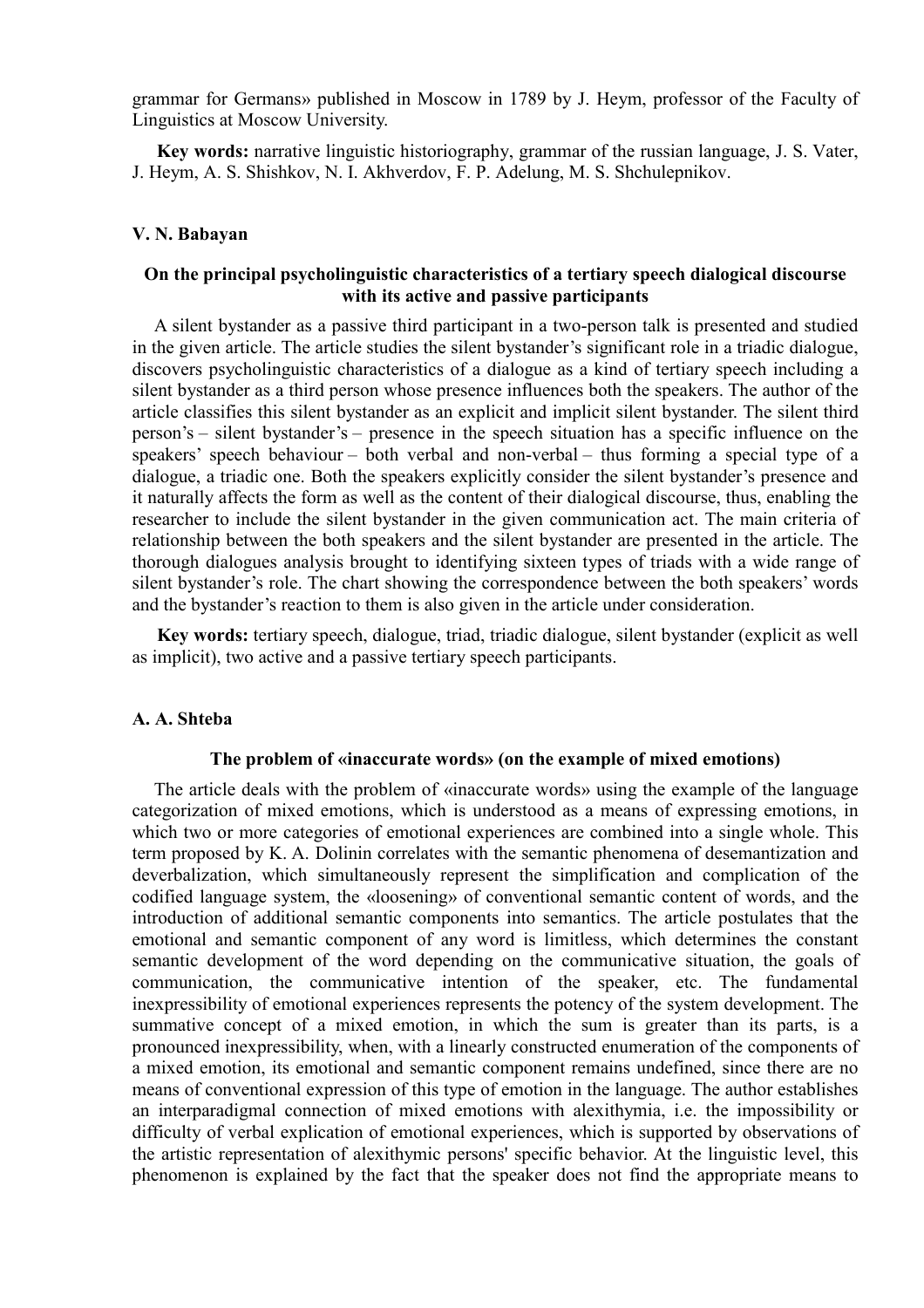express their emotions in the linguistic system of emotion categorization and, as a result, resorts to creating new descriptions of his emotional experiences.

**Key words:** mixed emotions; emotivity; alexithymia; deverbalisation; desemantisation; summativity; language categorization of emotions; communicative situation.

# **E. V. Bakalova**

#### **The pragmatics of code-switching in the glossy magazine «Elle»**

To date, the linguistic aspect of the language of fashion has been studied insufficiently, therefore this research area is becoming increasingly popular. Modern glossy fashion and beauty magazines are characterized by a high percentage of code-switches. Linguists studying this linguistic phenomenon are particularly interested in researching foreign language units in magazine texts.

The article deals with the problems of contact and gender linguistics: the influence of the gender focus of a glossy magazine on the usage of code-switches and their functions; it reviews the relevant scientific works, analyzes the specifics of women's speech and examines the pragmatic aspect of foreign language units in glossy magazines for women. In women's glossy magazine articles, code-switches are used for 7 different pragmatic reasons. The results of the quantitative analysis demonstrate that Elle magazines are characterized by the usage of foreignlanguage units with different intentions: topic-related, effort-saving and emotional ones. The prevalence of these functions is explained by the gender focus of the glossy magazine «Elle». The genre-thematic uniqueness of Elle determines the usage of code-switches with topic-related intention. The terminology of the fashion and beauty industry implies the usage of popular expressions in this field, which, as a rule, are more concise than the units of the Matrix language. On the one hand, the reason for code-switches is to save the effort, on the other hand, they serve the topic-related function of the magazine, i. e. we are dealing with the combination of pragmatic functions. The predominance of the emotional code-switches is explained by the brightness and expressiveness of women's speech.

**Key words:** gender, glossy magazine, code-switching, pragmatic function, topic-related function, extralinguistic factors, emotional function.

# **A. A. Malyuka**

# **The concept of «indecent form»: problems of distinguishing between legal and linguistic**

Controversial text often becomes the object of linguistic expertise in court cases of insult. In view of this, it is necessary to have a clear understanding of the set of features that are necessary to identify the offensive component in the text under study. One of such features is an indecent form of expression.

The article addresses the concept of «indecent form of expression» as the main component of an insulting speech act. The author investigates the options for interpreting the concept from linguistic and legal points of view. The main goal of the study is to compare and analyze the concept in order to determine how fully it is revealed and how it is used in solving issues of practical forensic linguistic examination in cases of insult.

In the course of the research, the author identified the differences in understanding the concept of indecent form of expression and lack of clarity in distinguishing the concept from legal and linguistic approaches. Moreover, ambivalence in the definition of an indecent form can have significant consequences in determining the offensive nature of the statement under examination. Based on the results of the research, the author substantiates the need for further indepth consideration of the problem raised.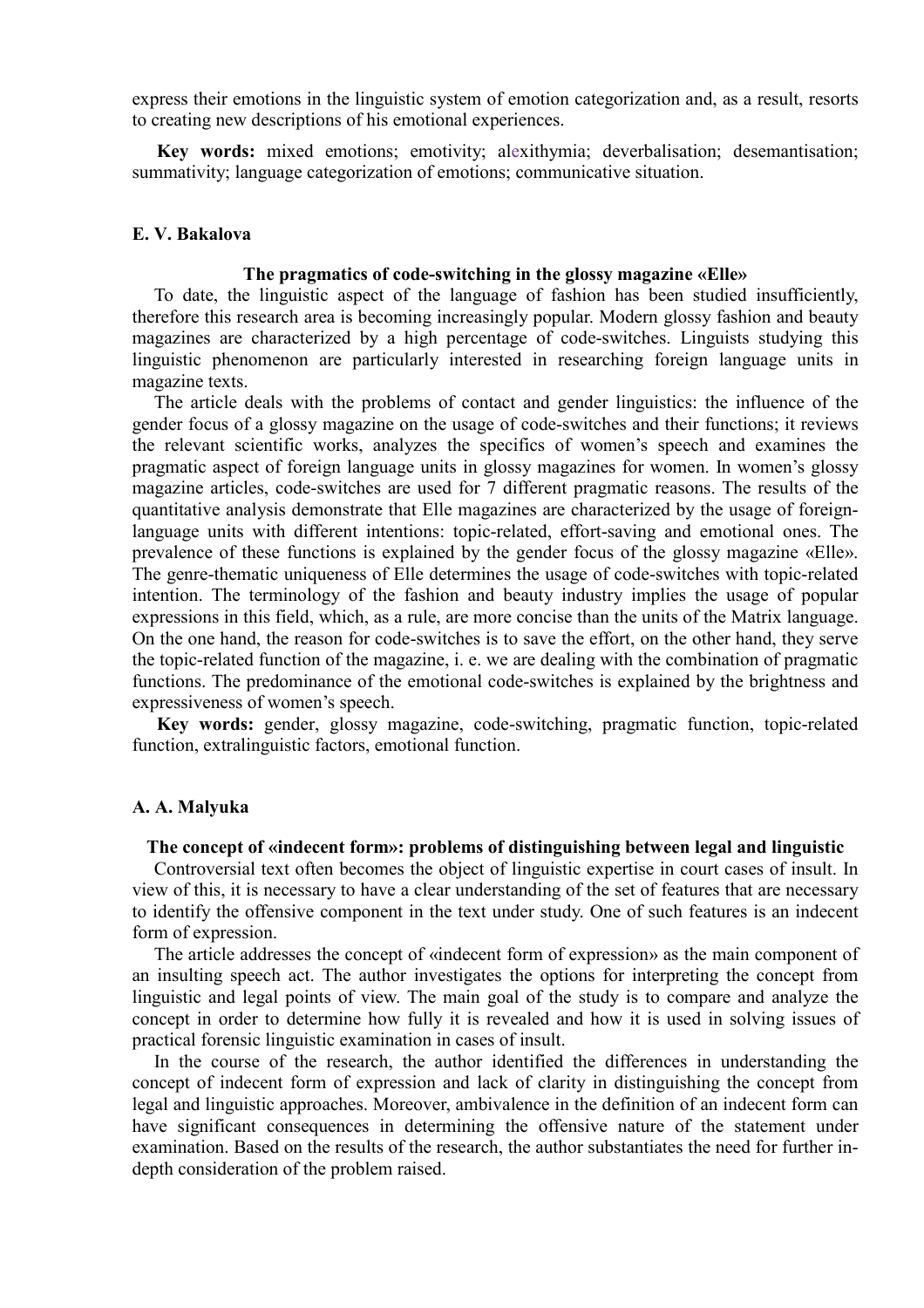This article may be useful to experts conducting linguistic examinations (including cases of insult). The article will also be supporting material for judges, investigators and lawyers who will be able to correctly qualify the case (protection of honor, dignity and business reputation or insult), clearly see the object of examination in cases of insult and will not make mistakes when assigning linguistic examinations in cases of insult.

**Key words:** forensic linguistic expertise, indecent form, an insult, insult character, speech act.

#### **A. V. Solntseva**

#### **Comparative and contrastive analysis of french conjunctive expressions «autant que», «d'autant que and d'autant plus que» and their spanish equivalents**

The article is an attempt of a semantic and syntactic analysis of french complex conjunctions autant que, d'autant que and d'autant plus que. The author undertakes to find out which means of conjunction can be regarded as their equivalents in spanish. The research is based on the data provided by dictionaries and translations of french fiction and press into spanish. The article defines the grammatical status and lexical meaning of the conjunctions autant que, d'autant que and d'autant plus que and their spanish equivalents, analyzes the conditions of their functioning in speech, reveals common features and differences in the fields of syntagmatics and paradigmatics.

The conjunction autant que can denote a variety of meanings and their shades: comparison, limitation, equivalence, condition, concession. In spanish it corresponds to tanto como, como, cuanto, hasta donde, según lo que, en lo que, todo lo que and the combination a más po + infinitive, cuando, por mucho que. French verbless constructions containing autant que can be translated by Spanish constructions containing lo que, lo mismo que, el mismo + noun + que, al mismo tiempo.

French conjunctions d'autant plus que and d'autant que correspond in spanish to tanto más cuanto que, tanto más cuanto, tanto más que. These conjunctions serve to indicate additional motivation for the action described in the main sentence. They introduce subordinate clauses expressing additional reason and operate within constructions consisting of three components: the motivated message, the main reason, and the additional reason.

**Key words:** french, spanish, syntax, conjunction, subordination, grammatical meaning.

### **A. I. Makarova**

# **The concepts of «reality» and «statement» in the analysis of modal alternation in spanish relative subordinate clauses**

The article analyzes theoretical works that raise the problem of analyzing the use of the subjunctive mood in subordinate relatives in spanish based on the concept of «reality». This topic is relevant and widely discussed among spanish researchers. Earlier, the author has already attempted to study a different concept – the concept of «statement». This concept, based on the hidden semantics of the whole sentence, is applicable to the analysis of subordinate object sentences. The aim of the study is to determine the features of the subjunctive mood use in subordinate relative sentences in the spanish language, based on the semantic features of the concepts of «statement» and «reality». This article attempts to implement the concept of «statement» in the analysis of subordinate relative clauses. The author concludes that this concept is not always applicable to the analysis of this type of subordinate clauses. However, we cannot completely exclude it from the analysis. The concept of «reality», which is in its own way a consequence of the concept of «statement», helps to explain the modal alternation in subordinate relative clauses. The subjunctive mood indicates the abstractness of the antecedent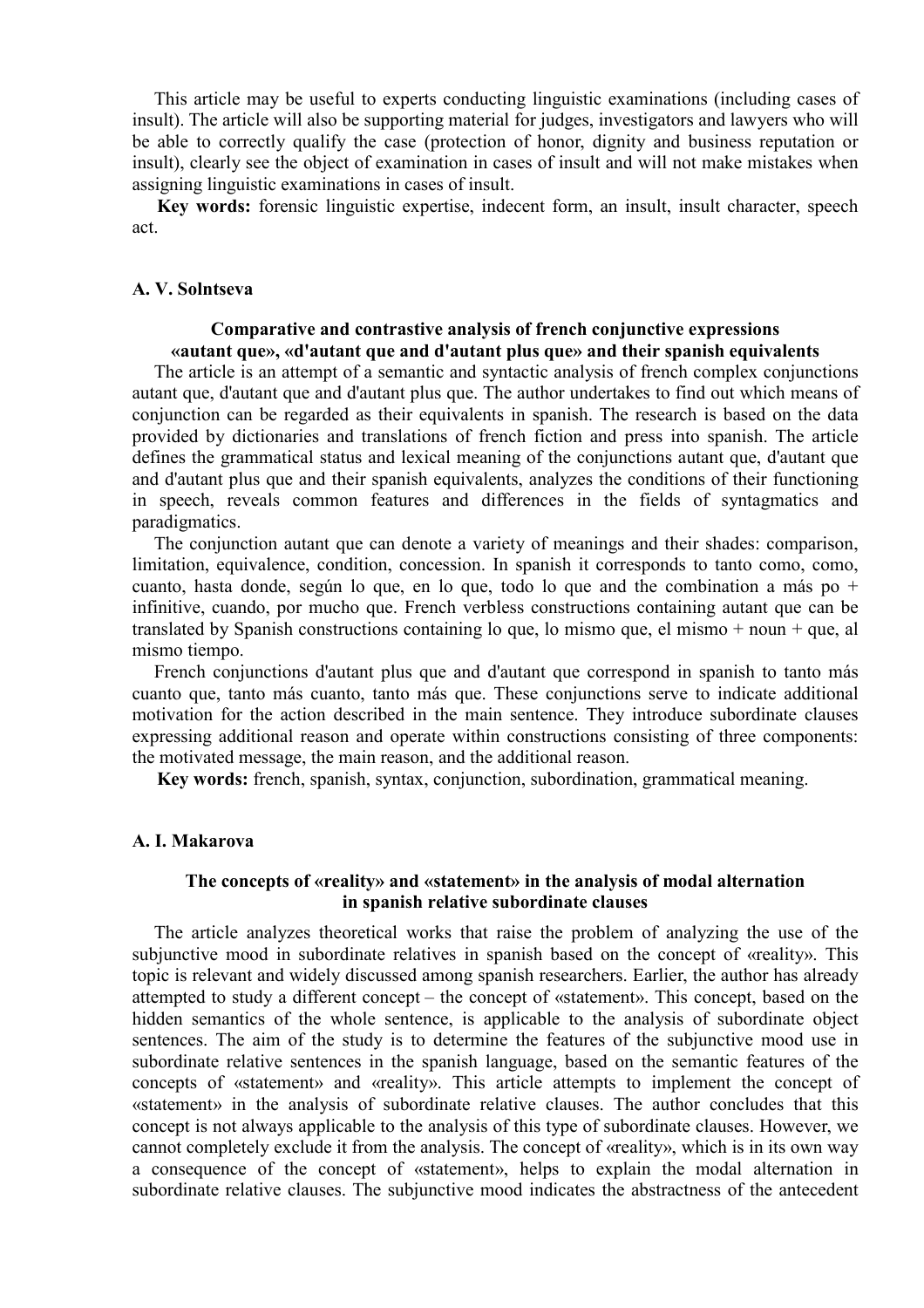or the speaker's doubts about the existence of the antecedent in reality. The indicative mood, on the contrary, indicates the reality of the object or the speaker's belief in its existence. The materials of this study raise questions related to the application of concepts within other types of subordinate clauses and in other closely related languages (french).

**Key words:** the concept of «reality», the concept of «statement», spanish, object subordinate clauses, relative subordinate clauses, subjunctive mood, modal alternation.

#### **S. B. Barushkova**

# **Linguistic and cultural characteristics of the lexical-semantic field «Réalité russe» in the novel «Ideal» by F. Beigbeder**

The article discusses and defines the content of the lexical and semantic field «Russian reality» in modern literature on the example of the novel by F. Beigbeder «Au secours, pardon» («Ideal»). The author of the selected work F. Beigbeder is a popular modern French writer, the winner of the famous literary award «Renaudot». F. Beigbeder is known in the literary world as a prominent representative of mass literature. The images created by the writer on the pages of novels are understandable and close to the reader. The style and linguistic units used in the works deserve special attention, since F. Beigbeder's novels are characterized by intertextuality, the method of quoting cult classical works, the principle of ambivalence, and autobiography. The text under consideration is no exception. In it, the above-mentioned techniques and principles are applied by merging the author with the narrator, shifting styles and genres in the work, using irony, and the presence of thematic images and representations.

The analysis of entire thematic blocks in a work of fiction remains an urgent linguistic problem, since lexical and semantic research allows us to consider thematic groupings of words from the point of view of psycholinguistics, the national cultural component. In the work under study, a significant place is given to the formation of images, ideas, stereotypes, and mythologies about Russian reality, which served as a rich material for building a lexical and semantic field with the same name. In addition, the image of Russian reality is reflected in the novel not directly, but through the perception of female characters, through the interpretation and explication of the concept «female beauty». This fact is even more interesting for the description of the selected field. The main results of the research are, first of all, the formation of the lexicalsemantic field «Russian reality» (réalité russe) on the basis of linguistic units selected by the continuous sampling method from the text of the work in French and the linguistic-cultural analysis of the factual material with the indication of the percentage of filling the core and periphery of the analyzed lexical-semantic field.

**Key words:** field, lexical-semantic field, core, periphery, stereotype, female character, russian reality.

#### **J. A. Drozdova, M. N. Zubkova**

#### **Peculiarities of using exclamatory constructions in headlines of french economic articles**

The following article is dedicated to certain grammar, lexical and stylistic particularities in headlines of french economic articles with exclamatory constructions. Authenticity of received results is ensured by the analysis of important corpus of factual material, headlines of french economic press articles of the last three years, chosen by continuous sampling method. Headlines of articles with exclamatory constructions clearly demonstrate a full variety of means to draw reader's attention to the problems described in the text of the article. The authors specify strong interdependence of extralinguistic reality and lexico-grammatical means in headlines. The research shows that French economic press headlines with exclamatory meaning are the most frequent nominative constructions, but verbal elements are also present. The analysis helps to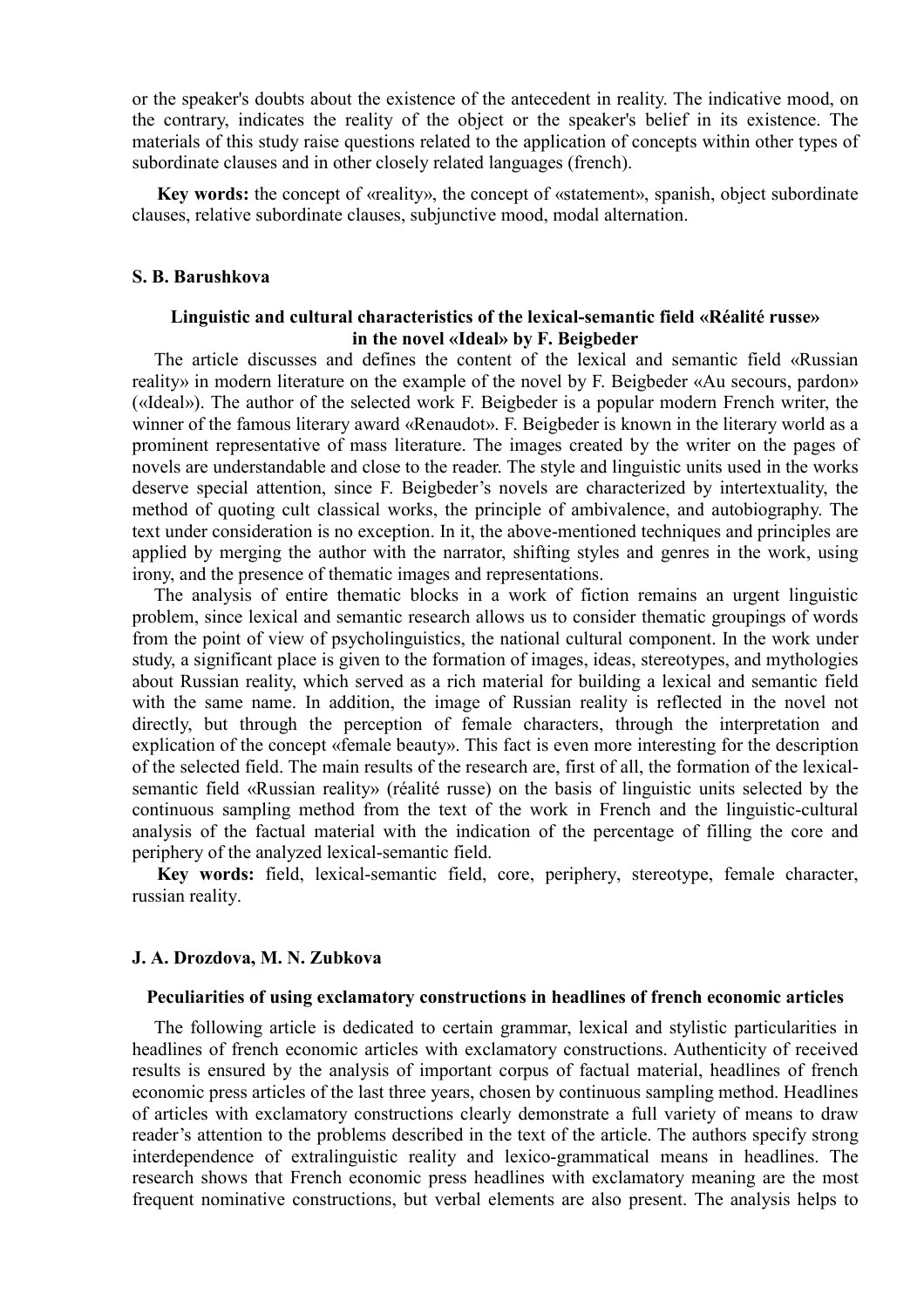find out some regularities in the choice of verbal tenses and modalities, syntax construction in headlines of articles. The article highlights the most important lexical, grammar and orthographical expressive means used by authors in headlines of articles. The research results can be used in teaching of french press language and in special courses at the bachelor and master levels. It can be quite interesting to study grammar, lexical and stylistic means in exclamatory headlines of economic articles in contrastive-comparative aspect, based on the press of different countries.

**Key words:** exclamatory construction, article, use of tenses, press headline, french press, economic subject, textual expressive means.

# **M. V. Cherkunova**

# **Expressive matrix of small format metatexts of modern englsih scientific discourse**

This paper investigates the category of expressivity in contemporary english scientific discourse. In particular, metatexts representing scientific articles in the international citations databases, namely Scopus and WoS, are analyzed. The aforesaid metatexts, including the title of the publication and the abstract to it, are treated as secondary small format units which represent a complete semantic replica of the original full-text version of the article retaining its basic functional and pragmatic characteristics. Objectivity, clarity of expression and lack of subjective modality are traditionally perceived as the key features of written scientific communication. At the same time, the argumentative nature of scientific discourse is supposed to bring about the language means of expressing one's personal position and affecting the addressee. Thus, this paper aims to elicit the expressive means typical of scientific small format metatexts, and to shape them into an expressivity matrix. With the help of stylistic and discourse analysis, the expressive means of different linguistic layers are selected. Further on, due to the quantitative analysis the hierarchy of expressive means is determined on all the levels of the language system. In the final stage of the analysis the data is systematized into a matrix of scientific metatexts expressivity means. The acquired data prompt a conclusion that the scientific metatexts are characterized by a specific system of linguistic expressive means. The central position in this system is occupied by the lexical means, mainly by the evaluative adjectives. The second place is taken by the tropes, especially metaphor. The means of expressive syntax are on the periphery of the expressivity matrix, as well as the expressive means of the graphical character. The acquired results contribute to the understanding of the dynamic processes that the category of expressivity is undergoing in the contemporary scientific discourse; also they can be of practical use for those intending to publish their scientific works in the international highrating scientific editions.

**Key words:** scientific discourse; small format text; secondary text; metatext; abstract; scientific citations database; expressivity; expressive means.

# **E. V. Vlasova, I. A. Tislenkova**

#### **Means of simile actualization in the language of modern social groups in England**

The purpose of the article is to reveal the means of expressing simile in the speech of characters belonging to modern upper, middle and lower classes, based on the texts of contemporary English fiction: Caryl Churchill «Top Girls», Patrick Marber «Dealer's Choice» and India Knight «Comfort and Joy». Conducting speech analysis, the authors use the sociolinguistic approach, allowing to take into account the social class of the speaker. The article demonstrates that the choice of different language means for conveying simile is dictated by such specific characteristics of the social layer to which communicants pertain as leading values, level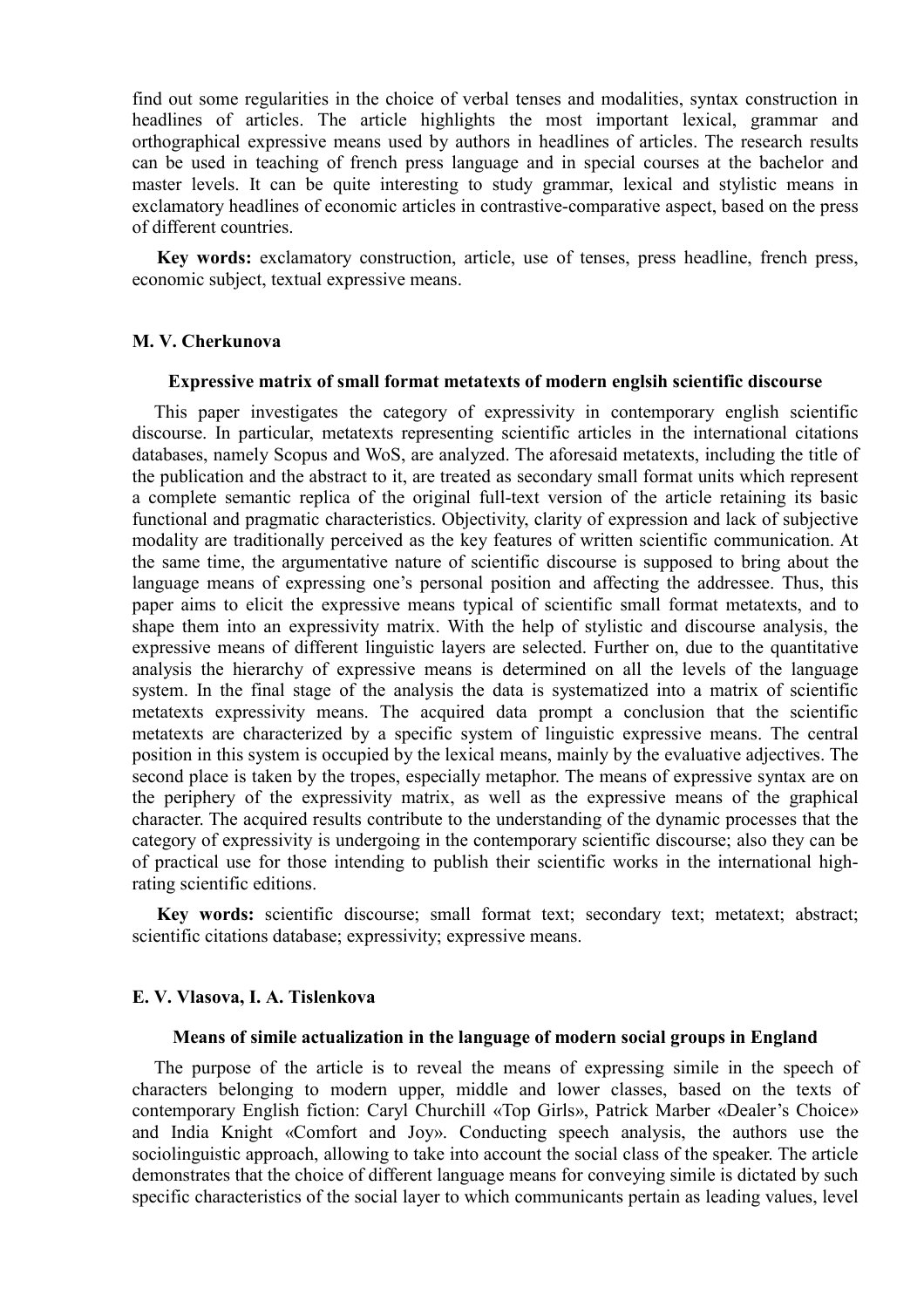of education, income, and the degree of freedom in expressing emotions. The article concludes that simile in speech of upper class representatives is expressed by neutral vocabulary to convey positive emotions and informal vocabulary to demonstrate hyperbolized negative evaluation, reflecting a critical and ironic evaluation of everyday events. Simile in the statements of middle class speakers is expressed in formal vocabulary, French words, rhymes, political terms, clichés, deformed phraseological units, which reflect the desire to imitate the upper classes, indicate modesty and self-doubt of the communicants. Simile in the judgments of lower-class Englishmen is conveyed by argotisms, helping to express an outburst of negative emotions, as well as by religious and literary allusions that are misused and contain an abundance of logical errors.

**Key words:** simile, means of actualization, upper, middle and lower classes, sociolinguistic characteristics, modern english speech.

#### **E. M. Grigorieva, T. A. Kalacheva**

#### **Stages of formation and development of scottish lexicography**

It is well known that lexicography, this fertile ground for scientific research, owes a lot to English researchers. This is confirmed by a historical reference pointing to a specific time period (sixteenth century) when the first reference books started to appear in England, which was ahead of the rest of Europe in this aspect. In spite of this, English lexicography has become pivotal in this matter, it is clear that it has not developed the science of lexicography autonomously. For instance, scottish lexicographers have introduced authentic and separate dictionary directions, such as glossaries of difficult and obscure scottish words. The collective monograph Scottish in Definition. A History of Scottish Dictionaries. published in Edinburgh in 2012 and edited by I. McLeod and J. Derrick McClure was an inspiration to correct the situation. The preconditions for the emergence and continued existence of variant national lexicographies have been considered by science for many centuries. During the course of this continuous work a great number of patterns and tendencies have been described accompanying the birth of the lexicography of a particular state, and there is no doubt that all these cases were made possible only by the release of a comprehensive explanatory dictionary, responsible for the description of one particular language. Scottish lexicography plays a prominent role in recent research, as the issue of national identity is particularly relevant at present. The objective of this paper is to address the problems of authenticity of Scottish lexicography within the language system using methods of classifying the evolution stages of Scottish lexicography along with lexicographic analysis of modern scottish dictionaries. The undertaken research shows that scottish lexicography is a real phenomenon in British lexicography.

**Key words:** scottish lexicography, glossary, language standardization, LSP dictionary, megastructure.

### **I. A. Vorontsova, S. B. Barushkova, E. Е. Petrova**

# **Linguocultural markers of text**

The aim of the research is to provide a comprehensive linguocultural characteristic of a folk tale. The research is based on the material of the Irish Fairy and Folk Tales tale anthology, compiled and edited by W. B. Yeats. The research results allow for a suggestion that linguocultural markers are to be found on both ideologic-compositional and speech levels of a text. Thus, the motives of Christian morality form the basis for reciprocal altruism which is the conceptual entity of Irish folk tales. The tale structure is often linear and consists of a short introduction, the main part and the climax turning into a short sharp denouement. Irish folk tales are often a metaphor for the rite of passage. The didactic function of tales consists in demonstrating the possibilities of sin purge through their recognition and repentance. Tales also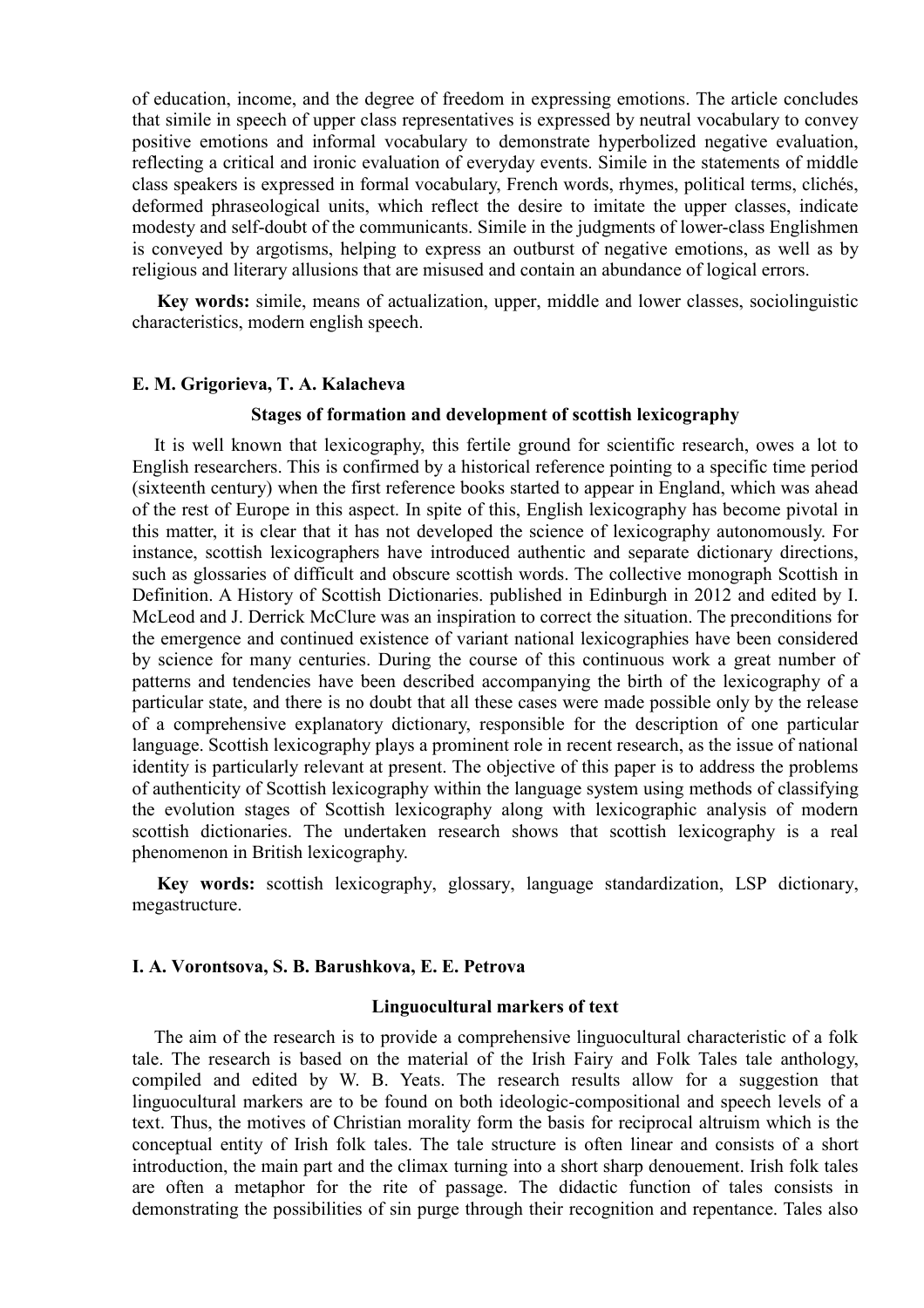set social rules and norms. Culture-specific language units encountered in the texts of Irish folk tales belong to different levels of the English language system. The phonetic level reveals such features as metathesis, final consonant reduction, imitation of aspiration, alliteration, wordplay based on homophony, etc. They imitate a peculiar Irish accent and exert some vernacular effect. The lexical level is represented by culture-bound vocabulary including ethnographical terms, anthroponyms and geographical names, both real and invented, various kinds of borrowings from Irish Gaeilge, quotations etc. Some cultural features are exhibited in grammar and text rhythm, chiefly through the use of specific verb forms of Irish English as well as certain correlations of repetition-based rhythmic devices – polysyndeton, diacope, anaphora, epizeuxis, symploce etc. The study of linguocultural text markers gives a comprehensive idea of intra- and extralinguistic characteristics of the tale.

**Key words:** tale, folk tale, Irish folk tale, primary-emotional text type, linguocultural marker, ideologic- compositional level of text (tale), speech level of text (tale).

# **S. A. Blinova**

# **Classification of interpersonal interaction verbs with semantics of mental influence**

The purpose of this article is to describe the verbs of interpersonal interaction with the semantics of mental influence in the English language and to consider the criteria for semantic classification, on the basis of which the selected verbs can be grouped.

There is a large number of works devoted to the study of lexico-semantic, pragmatic, morphological and other features of individual subgroups of interpersonal interaction verbs (in particular, compulsion verbs, verbs of speech influence, etc.), however, no attempt has yet been made to identify, study and classify a group of interpersonal interaction verbs with the semantics of mental influence.

The material of the study is dictionary definitions from the Longman Dictionary of Contemporary English and Longman Dictionary of English Language and Culture, as well as examples from the National British Corpus.

The study describes in detail the procedure for selecting verbs of interpersonal interaction with the semantics of mental influence, identifies the features that are integral for this group of verbs, as well as the criteria for semantic classification, on the basis of which the selected verbs were divided into subgroups.

Verbs of mental influence have a complex semantic structure. The signs «interpersonal interaction» and «impact on the object» are integral for the studied group of verbs. The sign of intentionality is not integral, but it is included in the semantic structure of most verbs of this group. In addition, the semantic structure of verbs of mental effects shows that the classification of verbs in this group may be an indication of the impact on a particular area of the psyche which indicates the correlation of the meanings of mental influence verbs with the findings of modern psychological theory.

**Key words:** mental influence, influence, interpersonal interaction verbs, causative verbs, integral signs, differential signs, intentionality, interpersonal verbs, spheres of the psyche.

#### **N. A. Khrenov**

# **Civilizations in competition for leadership in history: America as a type of civilization in the 20th century (a cultural aspect)**

The article is a fragment of a bigger work on the relationships of three civilizations – America, China and Russia – at the turn of the XX-XXI centuries, based on the principle of the «Other». It focuses on the formation of America as a special type of civilization in the pace of the past century. It is recorded that in the twentieth century America ceased to be a mere part of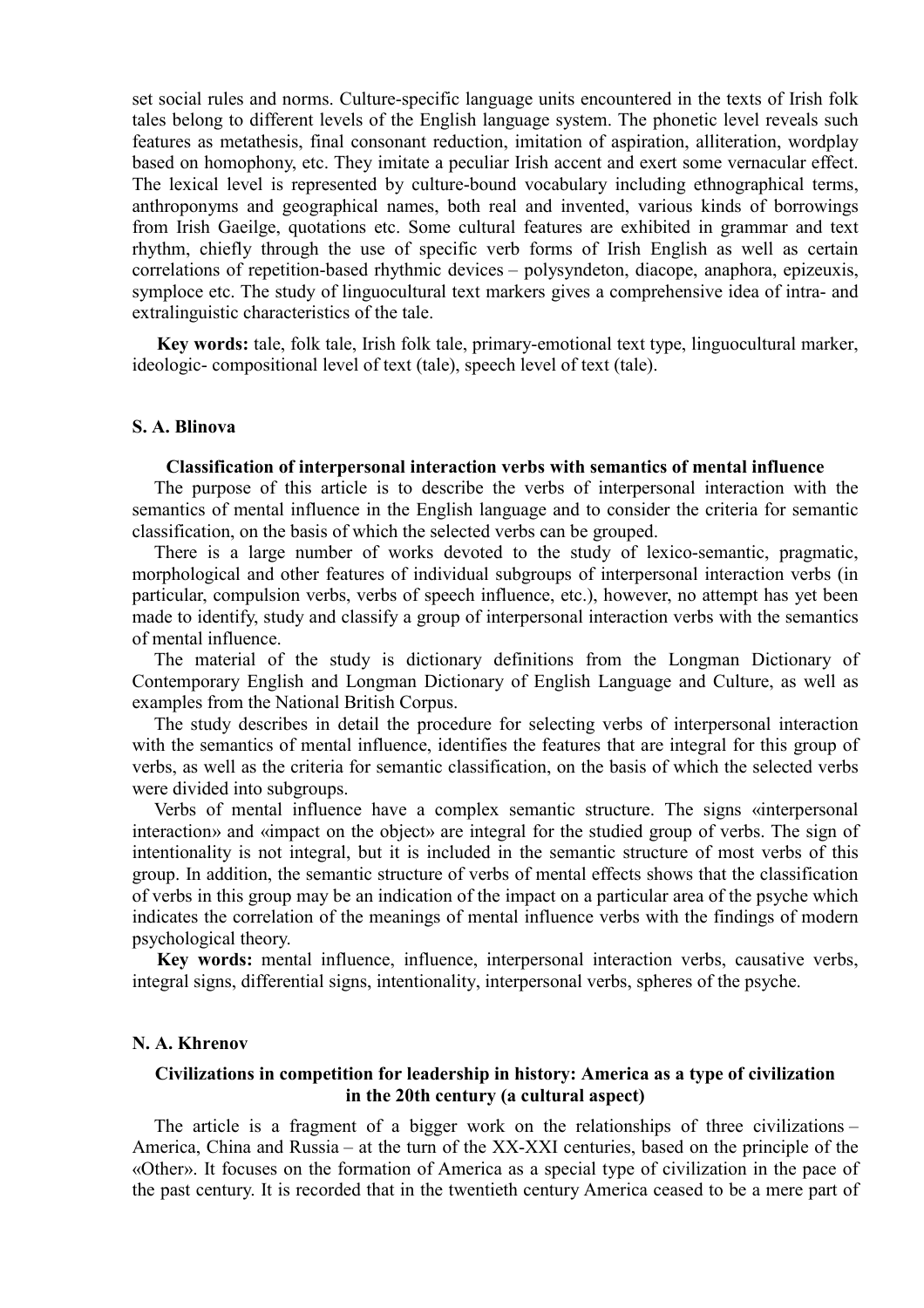the Old World and became an independent type of civilization, and, beginning with Hiroshima, claimed the status of a civilization-leader in geopolitics. The aim of this article is to give an answer to the cultural and philosophical question of where America stands during the early decades of the 20th century from a civilizational perspective. The author proposes a new methodological and conceptual way of reflection connected with shifting from the ideas of O. Spengler, who did not include America in the list of independent civilizations, and extrapolating E. Gibbon's conclusion with regard to the Roman civilization (which America is often compared with) that its fall began at the peak of its development. On the basis of representative empirical material of American cinema (F. F. Coppola's Apocalypse Now, A. Penn's Little Big Man) the author identifies and analyzes the intentions of American culture, showing its transition to the next stage of its history with such signs as the dramatic ideological confrontation between the images of the «empire of trust» and the «empire of evil», the degradation of personality and society affected by the imperial complex, the awareness of the apocalyptic genocide of the ancient Indian civilization. The study provides convincing evidence that contemporary American cinema is becoming a powerful means of both diagnosing the situation of America as it is today and de-mythologizing American «heroic» history. Thus, cinema brings Americans back from their own virtual history-simulacrum to reality, opening up the possibility of a deeper understanding of America both as a civilization type and as a specific collective identity of Americans. Understanding no longer from the point of view of its ruling elite, but simply of a human being. This fact gives hope for establishing deeper human relationships between America and other civilizations which it views as the «Others».

**Key words:** Russia, America, China, American civilization, civilizational identity, Other, empire of trust, O. Spengler, T. Madden, E. Gibbon, M. Lerner, J. Baudrillard, F. F. Coppola, A. Penn, passionate outburst.

# **T. S. Zlotnikova, N. N. Letina**

#### **Gender in the artistic universe of N. A. Nekrasov**

The article offers a discourse of N.A. Nekrasov's artistic worldview from the positions of a cultural, philosophical and anthropological approach to the gender issues. The main task is to identify and study the gender-determined intentions of the universe formed by Nekrasov. The scientific significance of the article is determined both by the integrative culturological algorithm of gender analysis in N.A. Nekrasov's artistic universe and by the established (and compensated) paradox: the gender-oriented discourse of N.A. Nekrasov's heritage, who is known in the Russian mass consciousness as a singer of «miserable woman's life», has so far been realized only occasionally and almost without considering the masculine specificity. The article presents the results of cultural, philosophical and anthropological analysis, systematizes various manifestations of femininity and masculinity in Nekrasov's texts and describes the experience of studying both the names and the composition and organization of the character system. «Overcrowded» and colorful Nekrasov's universe correlates with the gender differentiation of the characters. The authors of the article present the diversity of the Russian world, which is based on an interdisciplinary understanding of Nekrasov's artistic worldview, including such theoretical positions and relevant empirical experience as literary tradition (romantic heroes and realistic types), conventional-symbolic, national-cultural, sociological, as well as mundane and professional ones.

**Key words:** N. A. Nekrasov, gender, artistic universe, gender issues, gender roles, character system.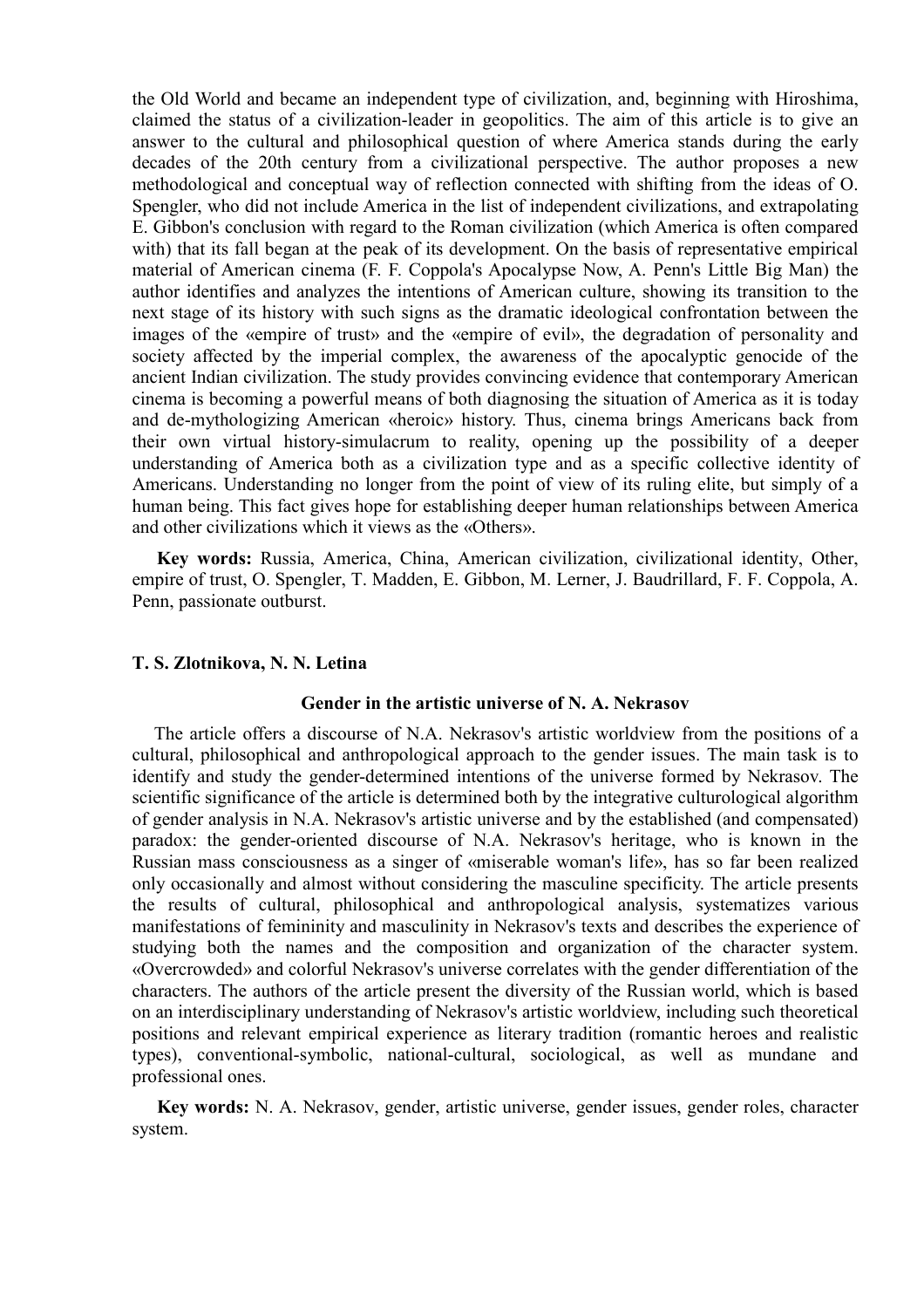# **M. V. Novikov, T. B. Perfilova**

#### **M. M. Khvostov's use of the concepts of «evolution» and «progress»**

The article considers M. M. Khvostov's attitude to the concepts of «evolution» and «progress», and the peculiarities of their application in his scientific works. It is noted that, unlike many of his colleagues who abandoned the use of the concept of «progress» at the end of the XIX century, Khvostov did not replace it with a stricter concept of «evolution» and continued to apply both concepts, replacing one concept with the other, considering them equivalent, on the assumption that both concepts refer to the strictly directed movement of society forward, from the lowest to the highest, from the simple to the complex, from the primitive to the «more cultural». In relation to Ancient Greece, M. M. Khvostov emphasizes the faster pace of the emergence of new cultural achievements from century to century, and the desire of the Greeks themselves for constant aesthetic self-improvement. Recognizing the existence of obstacles (military actions, «revolution», conservatism of certain strata of society, etc.) on the path of the continuous evolution of ancient societies, M. M. Khvostov, however, did not dare to «improve» the sociological doctrines of O. Comte, J. S. Mill, G. Spencer, remaining faithful to the speculative constructions of his great predecessors. It is noted that M. M. Khvostov did not show interest in N. I. Kareev's arguments about the essence of evolution and progress, that not every evolution can be considered progress, that the idea of progress is a representation of an evaluative nature, therefore it is subjective, incompatible with the ideals of an accurate, objective evidence-based science, that is, positivism. The authors emphasize that M. M. Khvostov, about a decade after his colleagues, also began to avoid using the concept of «progress», preferring the concept of «evolution with a general progressive orientation. He did so under the influence of new beliefs, including the recognition of E. Meyer's concept of the cyclical development of Ancient nations. It is noted that over time the concepts of «progressive ideals», «progressive views» became associated more with political activity; the concepts of «progress in science», «progress in technology,» «progress in the economy», and progress in a certain branch of culture – with successes and achievements in the social, economic and cultural spheres of society.

**Key words:** progress, evolution, regression, continuity, gradualism, consistency, society, cultural processes.

# **O. V. Rosina**

# **Shargorod at the crossroads of ethnocultural traditions (XVI – early XX centuries)**

 The cultural and historical past is the foundation of regional identity, ethnic identity and a source of personal identity. But culture exists not only in time, but also in space, therefore, the identification and study of the regional cultural identity is one of the tasks of regional studies, as an interdisciplinary science based on the historical and cultural heritage. The actualization of the problem of regional identity is associated with two factors: the political processes taking place in the post-Soviet space, and the information war which aims to distort our common cultural achievements in the historical process of joint development. This trend is especially evident in Ukraine, so it has determined the choice of ethnocultural traditions of Shargorod as the object of the research; this city in Podolia is distinguished by a heterogeneous confessional structure, which has determined its cultural identity. In the historical past of the city, the religious and cultural traditions of Judaism, Catholicism, Orthodoxy and Uniatism are inextricably intertwined, leaving a mark on the architecture of the city and the life of its inhabitants. The author believes that cultural identity is related to two factors: the religious tradition, which forms the way of life and is the core of the mentality, and the events external to it. In this region, such events were the wars and the home policy of the authorities in relation to the multi-ethnic and